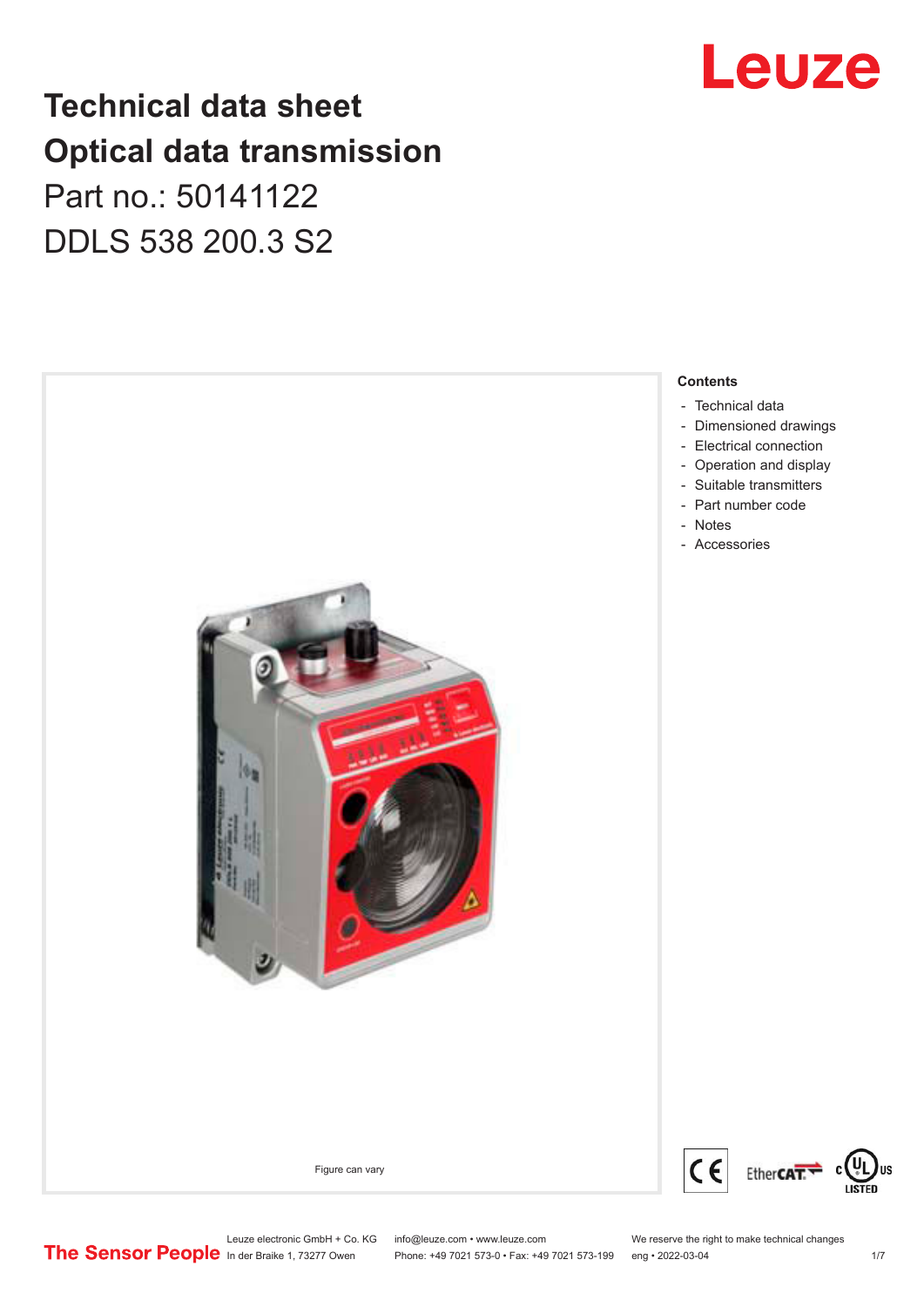### <span id="page-1-0"></span>**Technical data**

## **Leuze**

| <b>Basic data</b>                              |                                                                           |
|------------------------------------------------|---------------------------------------------------------------------------|
| <b>Series</b>                                  | <b>DDLS 500</b>                                                           |
| <b>Special version</b>                         |                                                                           |
| <b>Special version</b>                         | Not influenced by reflective surfaces<br>Operation of parallel light axes |
| <b>Optical data</b>                            |                                                                           |
| <b>Working range</b>                           | 100  200,000 mm                                                           |
| <b>Light source</b>                            | Laser                                                                     |
| <b>Transmission frequency</b>                  | F <sub>3</sub>                                                            |
| Usable opening angle transmitter               | 1 <sup>°</sup>                                                            |
| <b>Electrical data</b>                         |                                                                           |
| Performance data                               |                                                                           |
| Supply voltage U <sub>R</sub>                  | 18  30 V, DC                                                              |
|                                                |                                                                           |
| Inputs                                         |                                                                           |
| Number of digital switching inputs             | 1 Piece(s)                                                                |
|                                                |                                                                           |
| Outputs                                        |                                                                           |
| Number of digital switching outputs 1 Piece(s) |                                                                           |
| <b>Interface</b>                               |                                                                           |
| <b>Type</b>                                    | EtherCAT link down 5 ms, EtherCAT<br>Safety-over-EtherCAT (FSoE)          |
| <b>Connection</b>                              |                                                                           |
| <b>Number of connections</b>                   | 2 Piece(s)                                                                |
|                                                |                                                                           |
| <b>Connection 1</b>                            |                                                                           |
| <b>Type of connection</b>                      | Connector                                                                 |
| <b>Designation on device</b>                   | <b>POWER</b>                                                              |
| <b>Thread size</b>                             | M <sub>12</sub>                                                           |
| Type                                           | Male                                                                      |
| No. of pins                                    | $5 - pin$                                                                 |
| Encoding                                       | A-coded                                                                   |
|                                                |                                                                           |
| <b>Connection 2</b>                            |                                                                           |
| <b>Type of connection</b>                      | Connector                                                                 |
| <b>Designation on device</b>                   | <b>BUS</b>                                                                |
| <b>Thread size</b>                             | M <sub>12</sub>                                                           |

**No. of pins** 4 -pin **Encoding** D-coded

| Dimension (W x H x L)                                                 | 100 mm x 156 mm x 122.5 mm |
|-----------------------------------------------------------------------|----------------------------|
| <b>Housing material</b>                                               | Metal                      |
| Net weight                                                            | $1,250$ g                  |
| <b>Operation and display</b>                                          |                            |
| Type of display                                                       | Bar graph                  |
|                                                                       | LED                        |
| <b>Environmental data</b>                                             |                            |
| Ambient temperature, operation                                        | $-550 °C$                  |
| Ambient temperature, storage                                          | $-3570 °C$                 |
| <b>Certifications</b>                                                 |                            |
| Degree of protection                                                  | IP 65                      |
| <b>Certifications</b>                                                 | c UL US                    |
| Test procedure for EMC in accordance EN 1000-6-4                      |                            |
| with standard                                                         | EN 61000-6-2               |
| Test procedure for noise in accordance EN 60068-2-64<br>with standard |                            |
| Test procedure for oscillation in<br>accordance with standard         | EN 60068-2-6               |
| Test procedure for shock in<br>accordance with standard               | EN 60068-2-27              |
| <b>Classification</b>                                                 |                            |
| <b>Customs tariff number</b>                                          | 85365019                   |
| <b>ECLASS 5.1.4</b>                                                   | 19039001                   |
| ECLASS 8.0                                                            | 19179090                   |
| <b>ECLASS 9.0</b>                                                     | 19179090                   |
| ECLASS 10.0                                                           | 19179090                   |
| <b>ECLASS 11.0</b>                                                    | 19179090                   |
| <b>ECLASS 12.0</b>                                                    | 19179090                   |
| <b>ETIM 5.0</b>                                                       | EC000515                   |
| <b>ETIM 6.0</b>                                                       | EC000515                   |
| <b>ETIM 7.0</b>                                                       | EC000310                   |

Leuze electronic GmbH + Co. KG info@leuze.com • www.leuze.com We reserve the right to make technical changes<br>
The Sensor People in der Braike 1, 73277 Owen Phone: +49 7021 573-0 • Fax: +49 7021 573-199 eng • 2022-03-04 Phone: +49 7021 573-0 • Fax: +49 7021 573-199 eng • 2022-03-04 2 7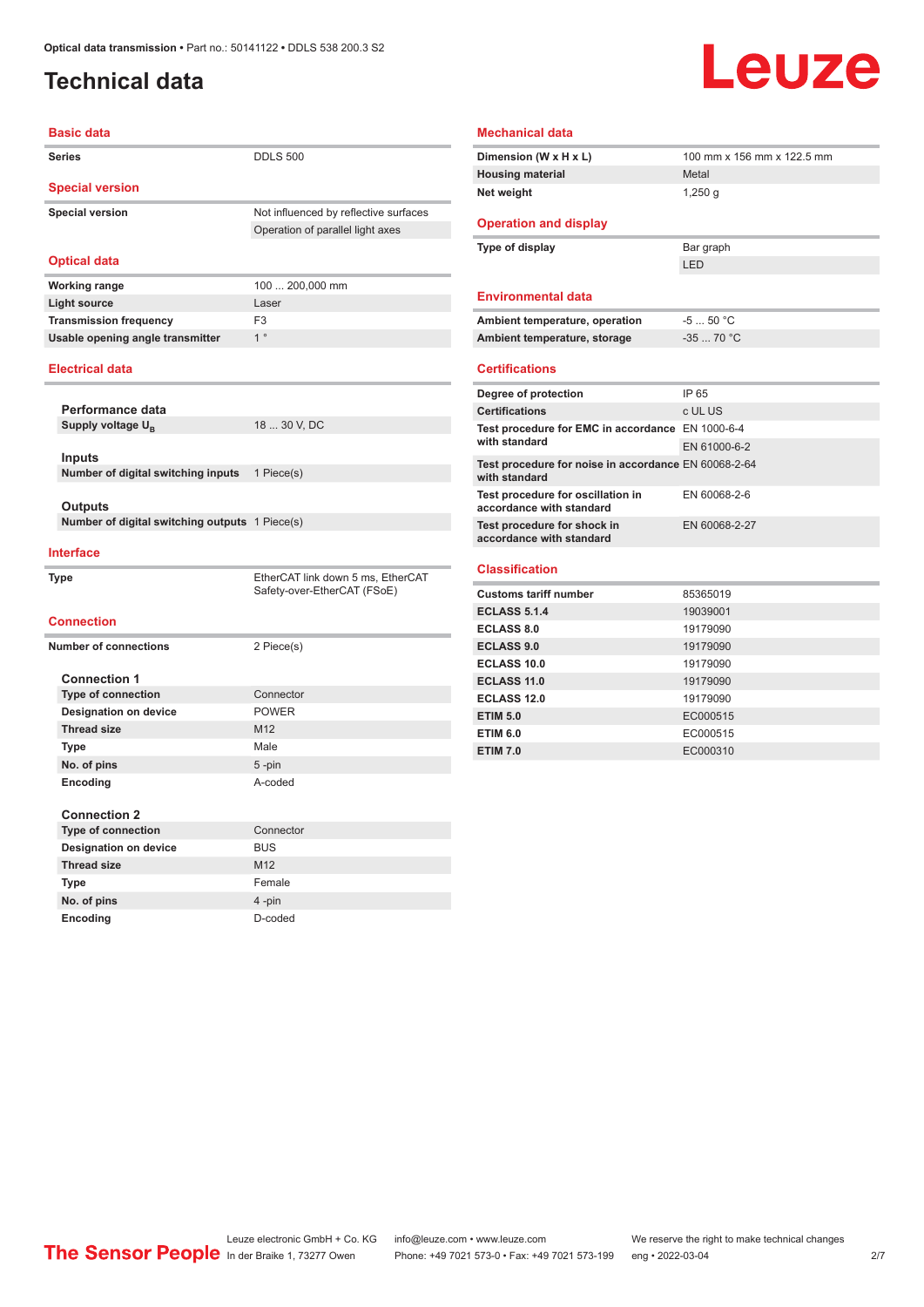#### <span id="page-2-0"></span>**Dimensioned drawings**

All dimensions in millimeters







A Middleaxis Transmitter

B Center axis of transmitter and receiver

C Center axis of receiver

Leuze electronic GmbH + Co. KG info@leuze.com • www.leuze.com We reserve the right to make technical changes



## **Leuze**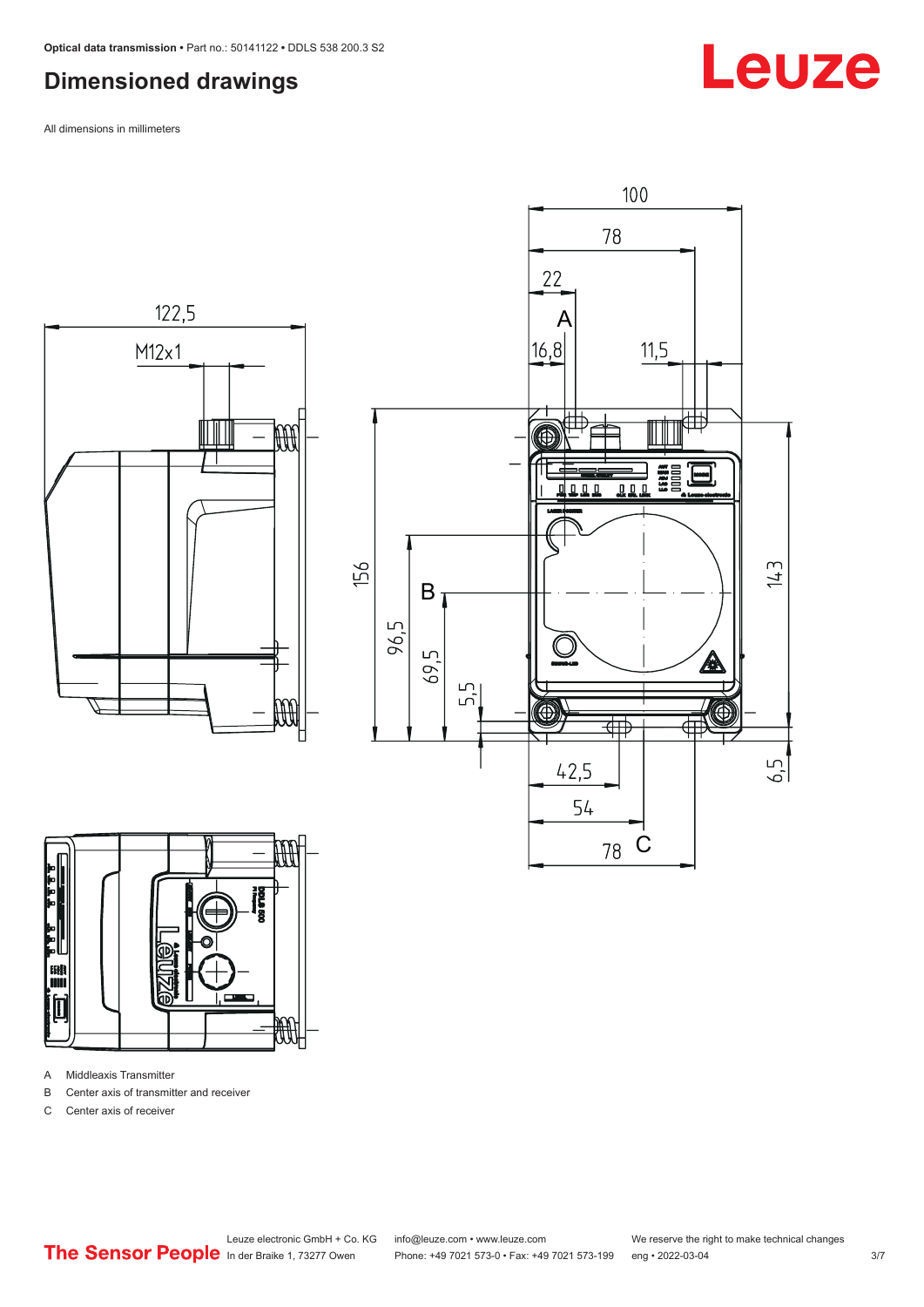#### <span id="page-3-0"></span>**Electrical connection**

| <b>Connection 1</b> | <b>POWER</b>   |
|---------------------|----------------|
| <b>Function</b>     | Signal IN      |
|                     | Signal OUT     |
|                     | Voltage supply |
| Type of connection  | Connector      |
| <b>Thread size</b>  | M12            |
| <b>Type</b>         | Male           |
| <b>Material</b>     | Metal          |
| No. of pins         | $5 - pin$      |
| Encoding            | A-coded        |

#### **Pin Pin assignment**

| и                            | <b>VIN</b>             |  |
|------------------------------|------------------------|--|
| $\overline{\mathbf{2}}$<br>3 | IO <sub>1</sub><br>GND |  |
| $\overline{4}$               | IO <sub>2</sub>        |  |
| 5                            | FE/SHIELD              |  |



2

3

#### **Connection 2 BUS**

|  |  | × |
|--|--|---|
|  |  |   |

| <b>Function</b>           | <b>BUS IN</b> |
|---------------------------|---------------|
| <b>Type of connection</b> | Connector     |
| <b>Thread size</b>        | M12           |
| <b>Type</b>               | Female        |
| <b>Material</b>           | Metal         |
| No. of pins               | 4-pin         |
| Encoding                  | D-coded       |

| Pin | <b>Pin assignment</b> |  |
|-----|-----------------------|--|
|     | TD+                   |  |
|     | $RD+$                 |  |
|     | TD-                   |  |
|     | RD-                   |  |
|     |                       |  |

### **Operation and display**

| LED            |            | <b>Display</b>           | <b>Meaning</b>                                    |
|----------------|------------|--------------------------|---------------------------------------------------|
| 1              | <b>AUT</b> | Off                      | Operating mode not active                         |
|                |            | Green, continuous light  | Operating mode 'Automatic'                        |
| $\overline{2}$ | <b>MAN</b> | Off                      | Operating mode not active                         |
|                |            | Green, continuous light  | Operating mode 'Manual'                           |
| 3              | <b>ADJ</b> | Off                      | Operating mode not active                         |
|                |            | Green, continuous light  | Operating mode 'Adjust'                           |
| 4              | <b>LAS</b> | Off                      | Operating mode not active                         |
|                |            | Green, continuous light  | Operating mode 'Alignment-laser mounting support' |
| 5              | <b>LLC</b> | Off                      | Operating mode not active                         |
|                |            | Green, continuous light  | LLC without interruption                          |
|                |            | Red, continuous light    | LLC interrupted at least once                     |
| 6              | <b>PWR</b> | Off                      | No supply voltage                                 |
|                |            | Green, flashing          | Device ok, initialization phase                   |
|                |            | Green, continuous light  | Data transmission active                          |
|                |            | Red, flashing            | Data transmission interrupted                     |
|                |            | Red, continuous light    | Device error                                      |
| $\overline{7}$ | <b>TMP</b> | Off                      | Operating temperature OK                          |
|                |            | Orange, continuous light | Operating temperature critical                    |

Leuze electronic GmbH + Co. KG info@leuze.com • www.leuze.com We reserve the right to make technical changes<br>
The Sensor People in der Braike 1, 73277 Owen Phone: +49 7021 573-0 • Fax: +49 7021 573-199 eng • 2022-03-04 Phone: +49 7021 573-0 • Fax: +49 7021 573-199 eng • 2022-03-04 **4/7**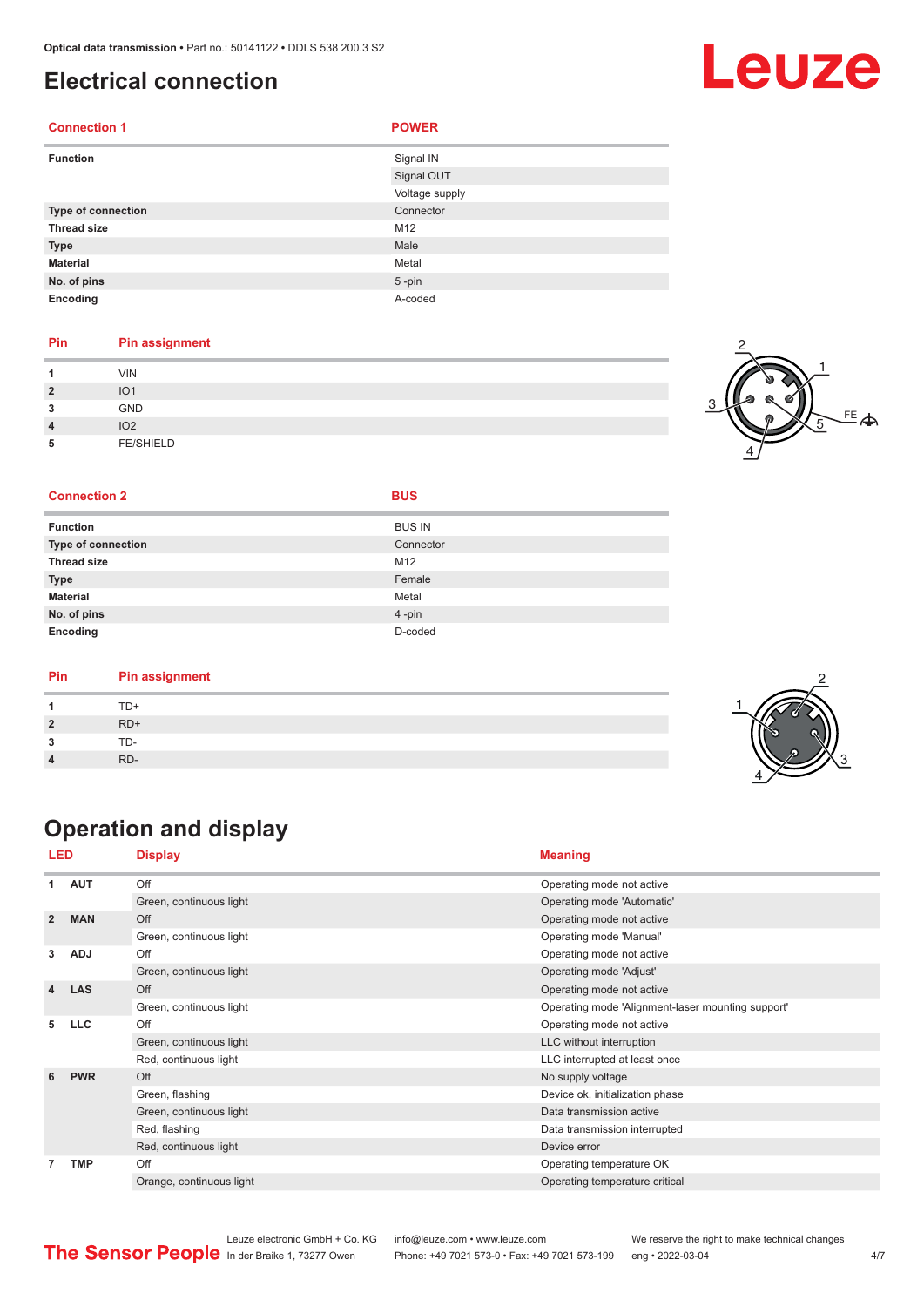### <span id="page-4-0"></span>**Operation and display**

## Leuze

| <b>LED</b>      |                                 | <b>Display</b>              | <b>Meaning</b>                                                |
|-----------------|---------------------------------|-----------------------------|---------------------------------------------------------------|
|                 | <b>TMP</b>                      | Red, continuous light       | Operating temperature exceeded or not met                     |
| 8               | <b>LSR</b>                      | Off                         | With function reserve                                         |
|                 |                                 | Orange, continuous light    | Device OK, warning set                                        |
| 9               | <b>MAS</b>                      | Off                         | Installation on slave side                                    |
|                 |                                 | Green, continuous light     | Installation on master side                                   |
| 10 <sup>1</sup> | <b>OLK</b>                      | Off                         | Fault                                                         |
|                 |                                 | Green, continuous light     | No data transmission                                          |
|                 |                                 | Orange, continuous light    | Data transmission active                                      |
| 11              | <b>ERL</b>                      | Off                         | Link OK                                                       |
|                 |                                 | Orange, continuous light    | Missing link (Ethernet cable connection) on the second device |
|                 |                                 | Red, continuous light       | No cable-connected link to the connected device               |
| 12              | <b>LINK</b>                     | Off                         | No cable-connected link to the connected device               |
|                 |                                 | Green, continuous light     | Link OK                                                       |
|                 |                                 | Orange, continuous light    | Data transmission active                                      |
| 13              | <b>SIGNAL</b><br><b>QUALITY</b> | 2 red, 2 orange and 4 green | Received signal level                                         |

### **Suitable transmitters**

| Part no. | <b>Designation</b> | <b>Article</b>               | <b>Description</b>                                                                                                                                          |
|----------|--------------------|------------------------------|-------------------------------------------------------------------------------------------------------------------------------------------------------------|
| 50141123 | DDLS 538 200.4 S2  | Optical data<br>transmission | Special version: Operation of parallel light axes, Not influenced by reflective<br>surfaces<br>Working range: 100  200,000 mm<br>Connection: Connector, M12 |

#### **Part number code**

Part designation: **DDLS 5XXX YYY.Z A B CC**

| <b>DDLS</b> | Optical transceiver for digital data transmission                                                                                                                                                                                                                         |
|-------------|---------------------------------------------------------------------------------------------------------------------------------------------------------------------------------------------------------------------------------------------------------------------------|
| 5XXX        | <b>Series</b><br>508i: without integrated web server for remote diagnostics<br>508i: with integrated web server for remote diagnostics<br>538: without integrated web server for remote diagnostics (EtherCAT)<br>548i: with integrated web server for remote diagnostics |
| <b>YYY</b>  | Range for data transmission in m                                                                                                                                                                                                                                          |
| z           | Frequency of the transmitter<br>0: Frequency F0<br>1: Frequency F1<br>2: Frequency F2<br>3: Frequency F3<br>4: Frequency F4                                                                                                                                               |
| A           | Option<br>L: integrated laser alignment aid (for transmitter/receiver)<br>n/a: standard                                                                                                                                                                                   |
| B           | <b>Special equipment</b><br>H: With heating<br>n/a: no special equipment                                                                                                                                                                                                  |
| CC          | Special equipment<br>S2: Optimized for EtherCAT transmission<br>n/a: no special equipment                                                                                                                                                                                 |



 $\&$  A list with all available device types can be found on the Leuze website at www.leuze.com.

5/7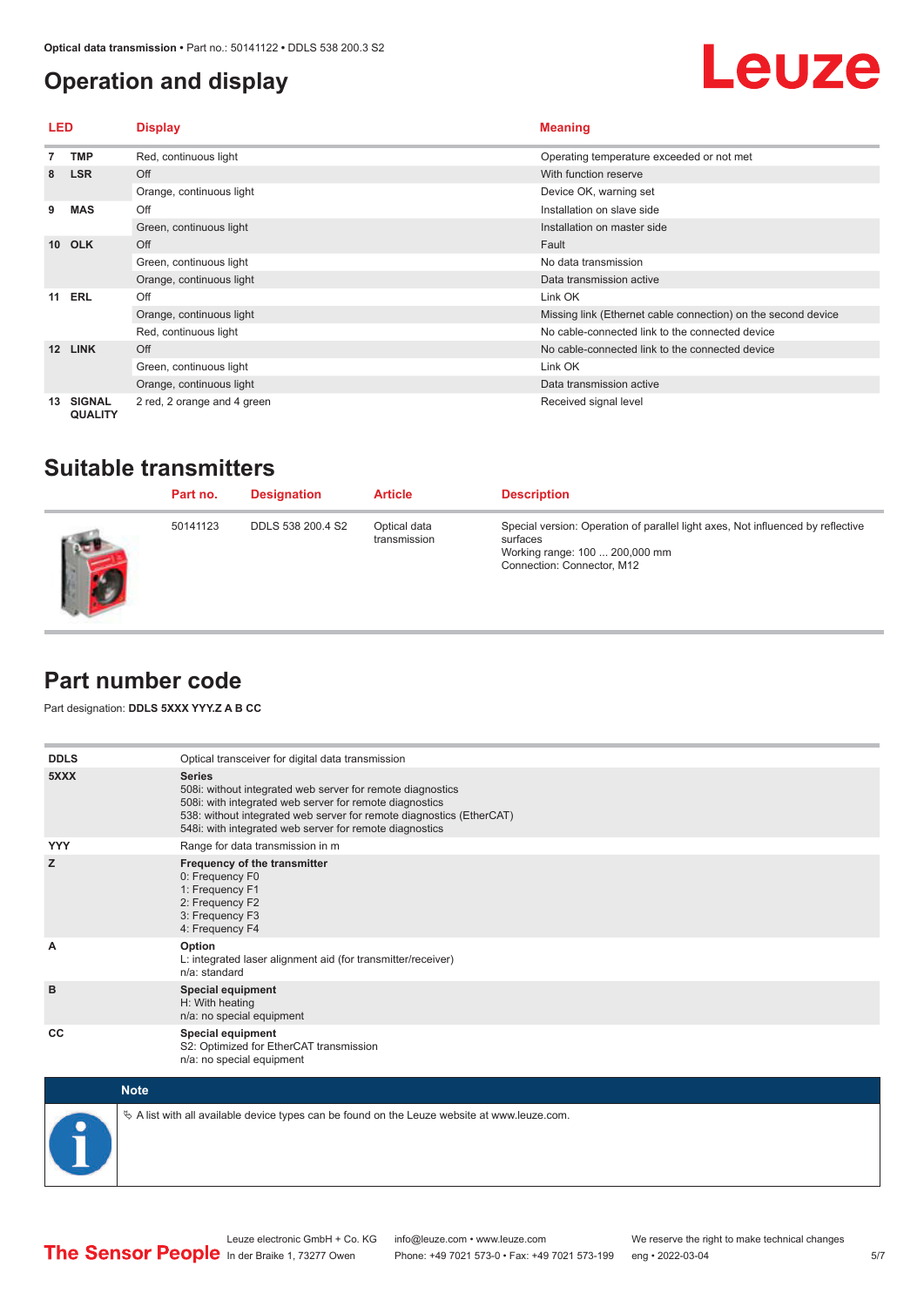#### <span id="page-5-0"></span>**Notes**

# Leuze

#### **Observe intended use!**

 $\%$  This product is not a safety sensor and is not intended as personnel protection.

 $\&$  The product may only be put into operation by competent persons.

 $\%$  Only use the product in accordance with its intended use.

|  | <b>For UL applications:</b>                                                                                           |
|--|-----------------------------------------------------------------------------------------------------------------------|
|  | V For UL applications, use is only permitted in Class 2 circuits in accordance with the NEC (National Electric Code). |
|  |                                                                                                                       |
|  | <b>ATTENTION! INVISIBLE LASER RADIATION - CLASS 1M LASER PRODUCT</b>                                                  |

#### **Do not expose users of telescopic optics!**

The device satisfies the requirements of IEC 60825-1:2007 (EN 60825-1:2007) safety regulations for a product of **laser class 1M** as well as the U.S. 21 CFR 1040.10 regulations with deviations corresponding to "Laser Notice No. 50" from June 24, 2007.

#### $\%$  Do not expose users of telescopic optics!

The device satisfies the requirements of IEC 60825-1:2007 (EN 60825-1:2007) safety regulations for a product of **laser class 1M** as well as the U.S. 21 CFR 1040.10 regulations with deviations corresponding to "Laser Notice No. 50" from June 24, 2007.

- ª Looking into the beam path for extended periods using telescope optics may damage the eye's retina. Never look using telescope optics into the laser beam or in the direction of reflecting beams.
- ª CAUTION! The use of operating and adjusting devices other than those specified here or the carrying out of differing procedures may lead to dangerous exposure to radiation!

The use of optical instruments or devices (e.g., magnifying glasses, binoculars) in combination with the device increases the danger of eye damage.

 $\&$  Observe the applicable statutory and local laser protection regulations.

 $\%$  The device must not be tampered with and must not be changed in any way. There are no user-serviceable parts inside the device. Repairs must only be performed by Leuze electronic GmbH + Co. KG.

#### **Accessories**

#### Connection technology - Connection cables

|   |    | Part no. | <b>Designation</b>      | <b>Article</b>   | <b>Description</b>                                                                                                                                                                            |
|---|----|----------|-------------------------|------------------|-----------------------------------------------------------------------------------------------------------------------------------------------------------------------------------------------|
| ≝ | WL | 50132079 | KD U-M12-5A-V1-<br>050  | Connection cable | Connection 1: Connector, M12, Axial, Female, A-coded, 5-pin<br>Connection 2: Open end<br>Shielded: No<br>Cable length: 5,000 mm<br>Sheathing material: PVC                                    |
|   |    | 50135074 | KS ET-M12-4A-P7-<br>050 | Connection cable | Suitable for interface: Ethernet<br>Connection 1: Connector, M12, Axial, Male, D-coded, 4-pin<br>Connection 2: Open end<br>Shielded: Yes<br>Cable length: 5,000 mm<br>Sheathing material: PUR |